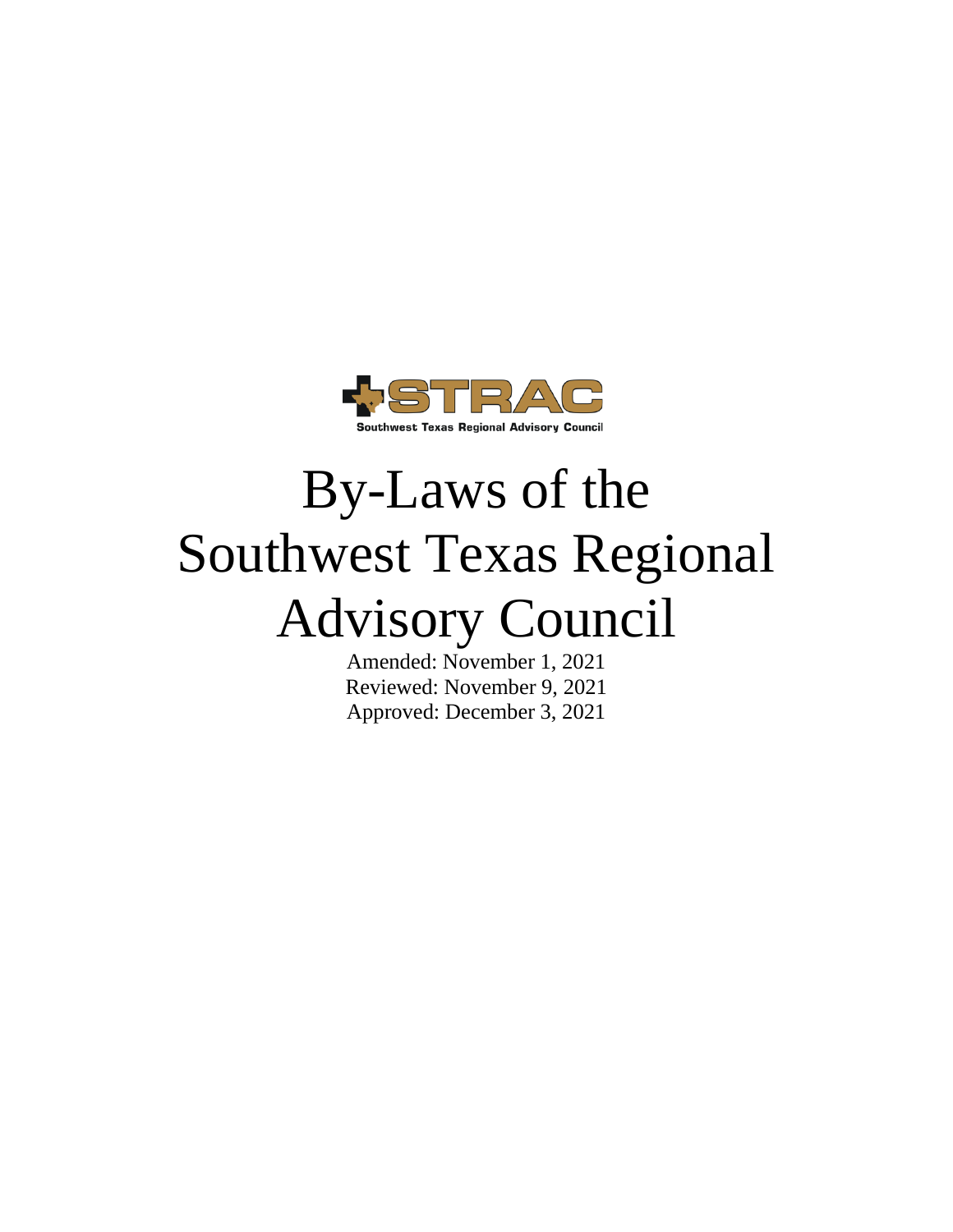# **Table of Contents**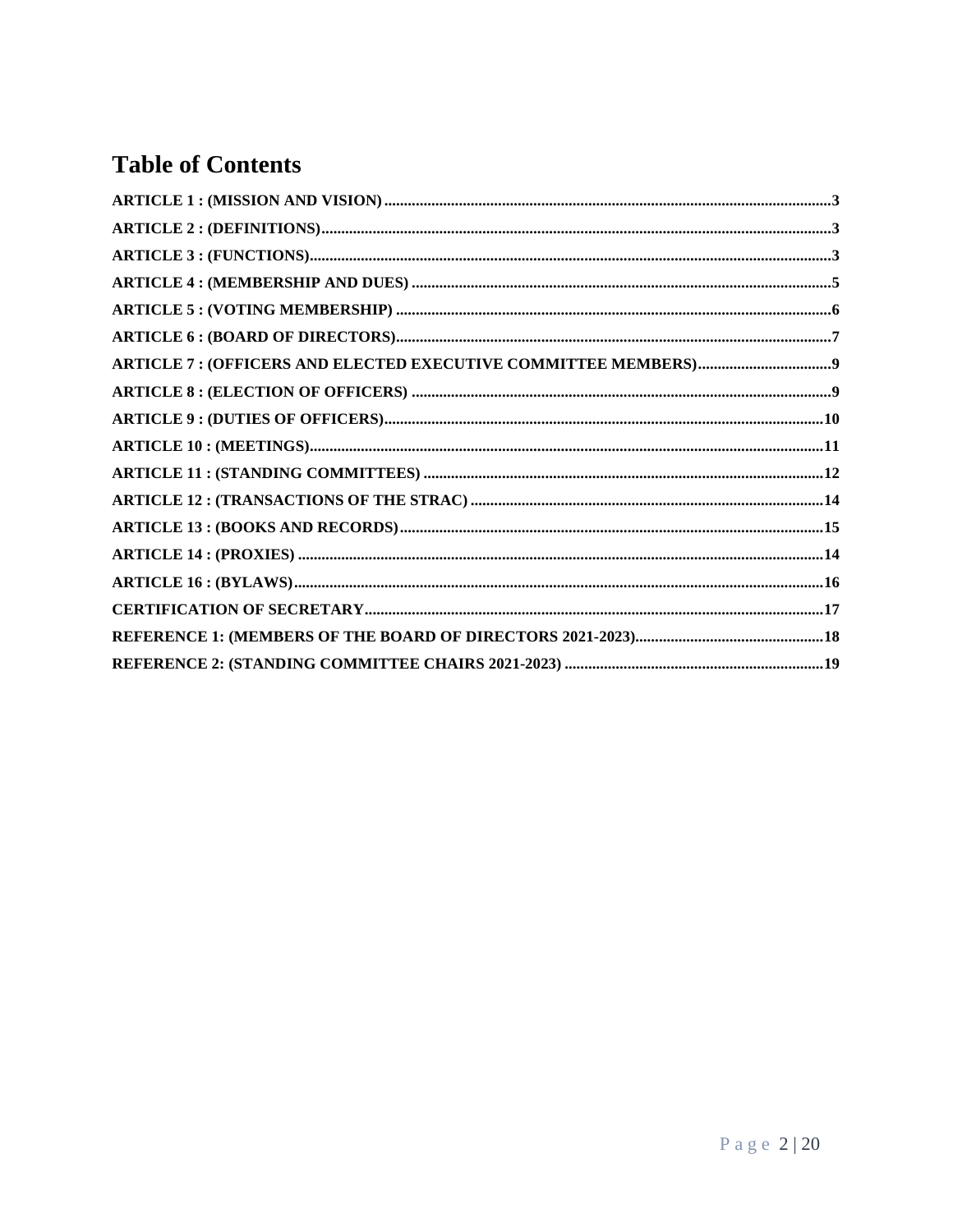

# **Bylaws of the SOUTHWEST TEXAS REGIONAL ADVISORY COUNCIL For Trauma Service Area P**

These Bylaws govern the operations of the Southwest Texas Regional Advisory Council  $(STRAC)$ , which is a 501 $(c)$ 3 non-profit organization functioning according to the Department of State Health Services (DSHS) Rules 157.123 and organized in accordance with the Texas Non-Profit Corporation Act. This Regional Advisory Council (RAC) is an organization of local citizens and member organizations representing all licensed health care entities within Trauma Service Area "P" (TSA-P).

#### <span id="page-2-0"></span>**ARTICLE 1: (Mission and Vision)**

Mission: To reduce death and disability related to trauma, disaster, and acute illness through implementation of a well-planned and coordinated regional emergency response system.

Vision: We will be the model regional trauma, disaster, and emergency healthcare system in the United States that results in the lowest risk-adjusted mortality for emergency healthcare conditions.

#### <span id="page-2-1"></span>**ARTICLE 2: (Definitions)**

- 2.1. Trauma Service Area P: The geographic regional boundary identified by the Department of State Health Services, which includes the Texas Counties of Atascosa, Bandera, Bexar, Comal, Dimmit, Edwards, Frio, Gillespie, Gonzales, Guadalupe, Karnes, Kendall, Kerr, Kinney, LaSalle, Maverick, Medina, Real, Uvalde, Val Verde, Wilson, and Zavala.
- 2.2. Membership: Refer to Articles 4 and 5.
- 2.3. Other: All other definitions are in accordance with those set forth by DSHS Rules 157.2.
- 2.4. Executive Committee: A subset of the Board of Directors for the Southwest Texas Regional Advisory Council, consisting of the Chair, Past Chair, Vice Chair, Secretary, Treasurer, and the Executive Director.
- <span id="page-2-2"></span>2.5. Fiscal Year: September 1 through August 31.

#### **ARTICLE 3: (Functions)**

3.1. Develop and annually update a trauma and emergency healthcare system plan for TSA-P and submit to the Department of State Health Services as required by the most current Texas Trauma Rules.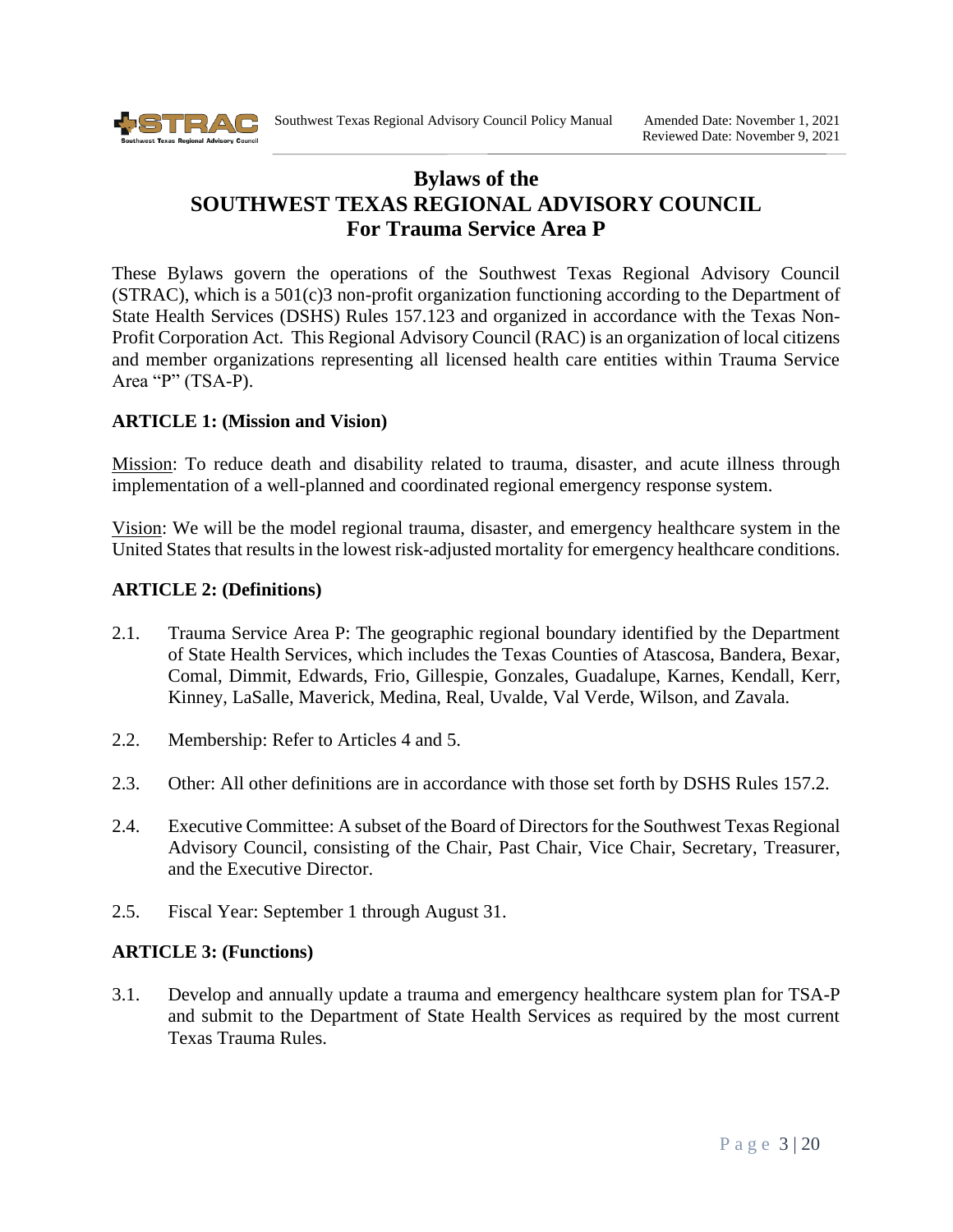

- 3.2. Determine methods for, and requirements governing, efficient and expedient inter-facility transfers that are most appropriate for the patient's needs for trauma and emergency healthcare care, mental health and/or rehabilitative services. These methods shall include, but not be limited to, the definition and determination of criteria for triage and criteria for patient transfer.
- 3.3. Provide a forum for communication between parties of the trauma and emergency healthcare system to enhance networking and coordination of patient care issues.
- 3.4. Provide the public with information regarding trauma care and injury prevention.
	- 3.4.1. Support 9-1-1 and public access to the trauma and emergency healthcare system.
	- 3.4.2. Support programs designed to facilitate prevention of trauma and to educate the public as to its importance.
	- 3.4.3. Support community training initiatives to reduce morbidity and mortality due to preventable death by coordinating and providing bystander training programs, such as "Stop the Bleed" and "Bystander CPR".
- 3.5. Develop and implement guidelines designed to enhance the quality of trauma and emergency healthcare services provided within TSA-P.
	- 3.5.1. Assist member organizations in attaining/maintaining trauma designation or EMS and First Responder Organization (FRO) licensure at the level appropriate to their available resources.
	- 3.5.2. Specify and conduct performance improvement activities.
- 3.6. Provide a forum to resolve disputes, provide voluntary non-binding mediation, and enhance collaboration among STRAC members/participants.
- 3.7. Endorse programs and adopt measures that will improve funding of trauma care services.
- 3.8. Provide software applications, infrastructure and technology solutions that improve and/or enhance Trauma, Emergency Healthcare, EMS, Disaster, Mental Health, and other Acute Care Services.
- 3.9. Coordinate and conduct collaborative research initiatives related to Trauma, EMS, Disaster, and other Acute Care Services.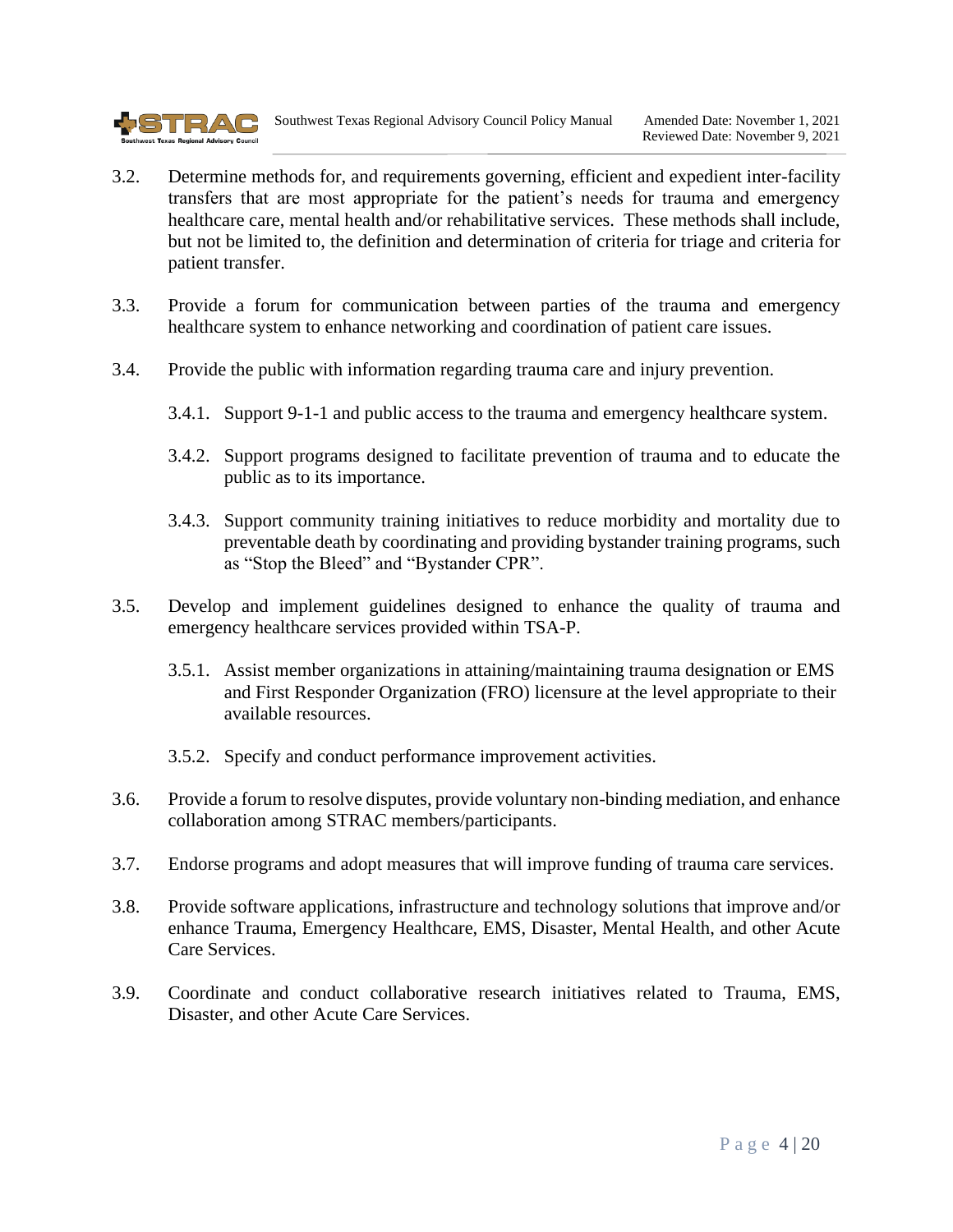

- 3.10. Develop and annually update a regional disaster plan for Hospitals, EMS, and healthcare organizations within TSA-P, as required by the most current Texas Trauma Rules and legislative mandates. Regional disaster planning and development is coordinated with appropriate state and local agencies.
- 3.11. Collaborate with local public health authorities to facilitate the integration of acute health care (clinical medicine) and public health initiatives.
- 3.12. Coordinate the timely and efficient communication of critical clinical information between member agencies through the 24/7 communications center (MEDCOM) for trauma transfers, disaster communications and other time-sensitive pathologies.

#### <span id="page-4-0"></span>**ARTICLE 4: (Membership and Dues)**

- 4.1 Membership Qualifications and Definitions
	- 4.1.1 General or Individual Member: A person or organization that resides, or provides trauma or acute care in, TSA-P and meets at least one of the following criteria:
		- 4.1.1.1 An Emergency Medical Services provider or representative;
		- 4.1.1.2 A First Responder Organization / Fire Department or representative;
		- 4.1.1.3 A health care professional involved in trauma or acute care;
		- 4.1.1.4 An employee or representative of a trauma or acute care facility;
		- 4.1.1.5 A local government or council of governments representative; or
		- 4.1.1.6 An individual or organization whose primary function or role is public safety and/or emergency management, injury prevention or rehabilitation.
	- 4.1.2 Member Organization: Any Texas licensed General Hospital deemed to meet Medicare conditions of participation or any Texas licensed EMS Provider responsible for provision of Emergency/911 service for a jurisdiction within Trauma Service Area P.
	- 4.1.3 Member Organization Representative (MOR): An individual designated by the Member Organization to participate in STRAC activities. The Member Organization must submit the name of their representative in writing to the STRAC office. This submission will remain effective until STRAC is otherwise notified by the Member Organization. The MOR is authorized to vote on behalf of their Member Organization in any STRAC decisions.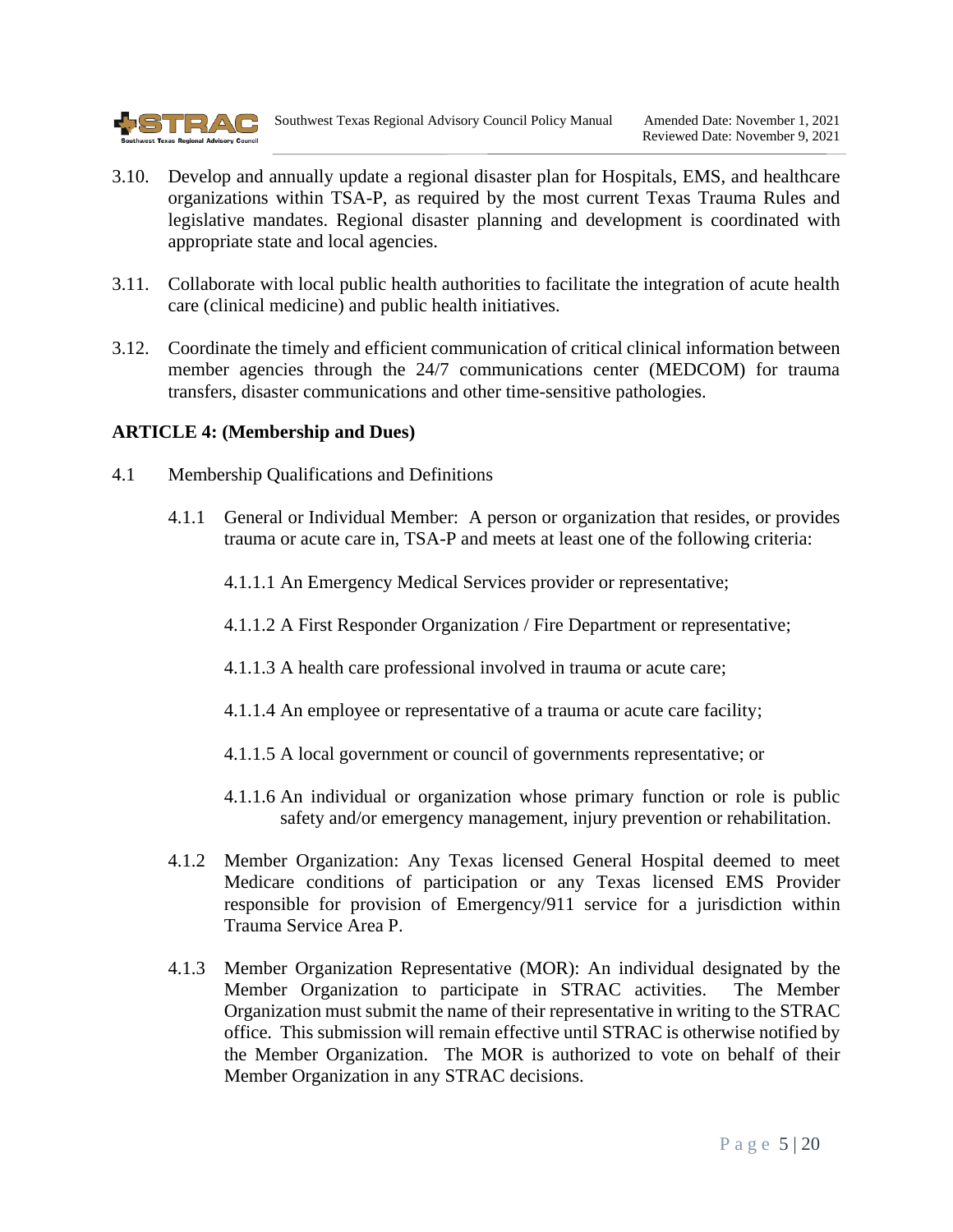

- 4.1.3.1 Hospital submissions for MOR must be signed by the hospital executive who has the ultimate authority for the trauma program (at the level of Vice-President or above).
- 4.1.3.2 EMS submissions for MOR must be signed by the EMS Chief or Director.
- 4.1.3.3 Freestanding Emergency Centers meeting the requirements above shall have one MOR per parent organization.
- 4.1.4 Active Participant: A member organization that meets the requirements of "active participation," as defined by the current trauma and emergency healthcare systems plan (Definitions of active participation are agreed upon by STRAC member organizations).
- 4.1.5 Voting Member: A member organization that is considered an "active participant," as determined by the most recent active participant report submitted to DSHS.
- 4.1.6 STRAC administrative staff is accorded privileges and responsibilities of voting member organizations, but are not afforded voting rights, nor have dues requirements
- 9.3 The Board of Directors will certify active participation in the STRAC, as defined in the trauma system plan.
- 9.4 The Voting Membership may set and change the amount of any dues or fees payable to the STRAC by its members. Dues are payable on the first day of the Fiscal Year.

#### <span id="page-5-0"></span>**ARTICLE 5: (Voting Membership)**

- 5.1 Voting Member: A member organization that is considered an "active participant," as determined by the most recent active participant report submitted to DSHS.
- 5.2 Each member organization is allowed only one vote, regardless of number of individuals present from their organization. A list of voting member organizations is maintained by the STRAC office.
- 5.3 All other STRAC members are non-voting members.
- 5.4 Regular and routine business of the STRAC meetings is accomplished by voting members, in accordance with Robert's Rules of Order. The Vice-Chair shall monitor parliamentary procedure.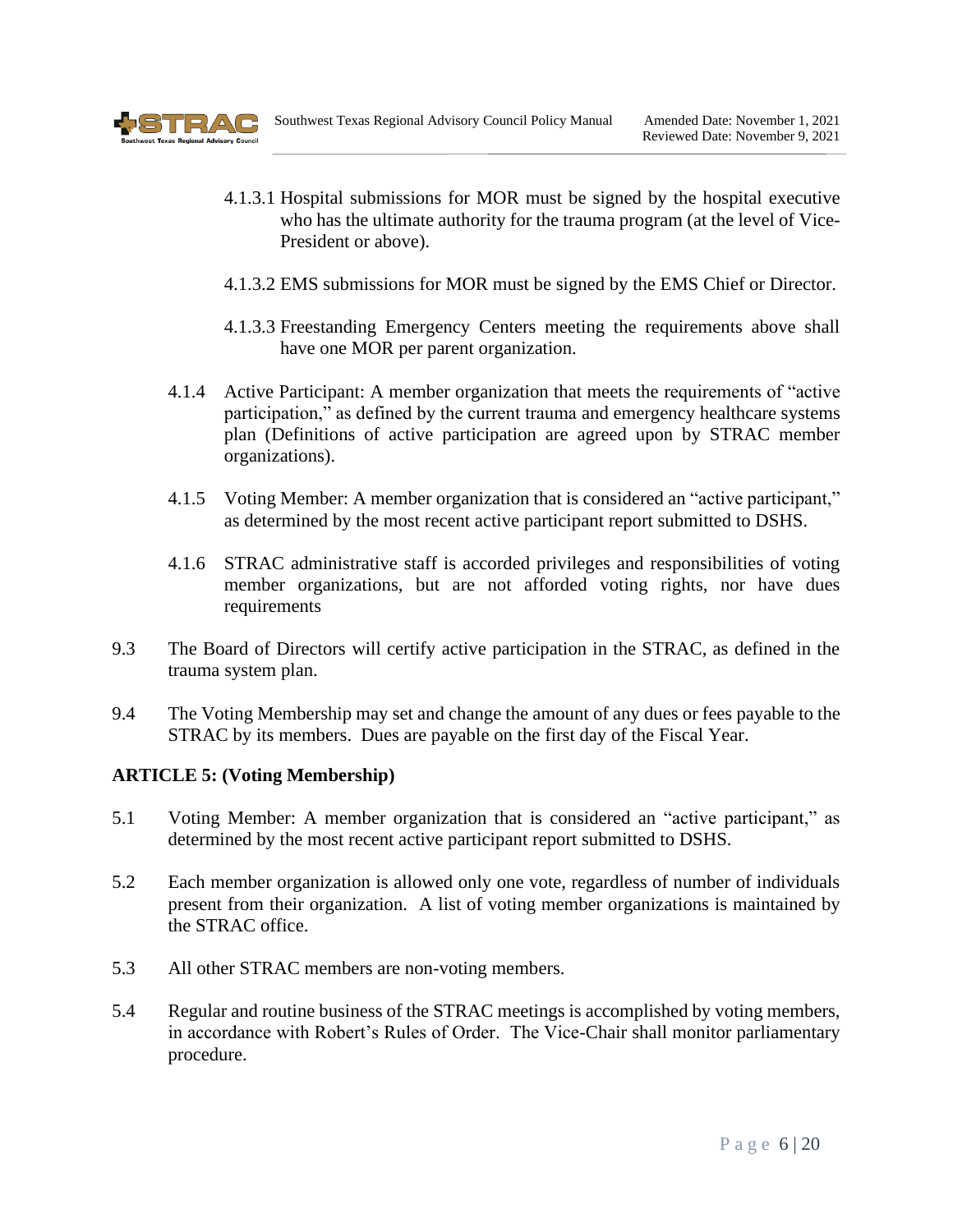

5.5 For the purpose of conducting official business of the STRAC, a quorum is defined as onethird of the voting members present, and at least four Board members.

#### <span id="page-6-0"></span>**ARTICLE 6: (Board of Directors)**

- 6.1. The Board of Directors shall consist of the:
	- Chair
	- Immediate Past-Chair
	- Chair Emeritus
	- Vice-Chair
	- Secretary
	- Treasurer
	- Executive Director
	- One trauma designated level 4 Rural Hospital
	- One trauma designated Hospital at large (Not already represented on the Board)
	- One Suburban EMS
	- One Rural EMS
	- One EMS at large (Not already represented on executive committee)
	- One Air Medical Provider representative.

The following entities will have standing appointments to the Board of Directors:

- Baptist Health System
- Christus Santa Rosa Health System
- Methodist Healthcare System
- San Antonio Military Medical Center
- Texas Vista Medical Center
- University Health
- San Antonio Fire Department EMS
- San Antonio Fire Department EMS Medical Director
- Bexar County EMS Provider

The Chair Emeritus and Executive Director positions are non-voting members of the Board of Directors. If a standing member is elected to an officer position on the Board of Directors, the standing hospital or agency may appoint another representative to participate on the Board, but that agency only has one vote. A quorum of the Board of Directors shall be defined as a simple majority of the voting executive committee members.

- 6.2. Board of Directors responsibilities:
	- 6.2.1 The Board of Directors, as elected representatives of the membership, is responsible for all business and activities of the organization.
	- 6.2.2 Oversees all committees.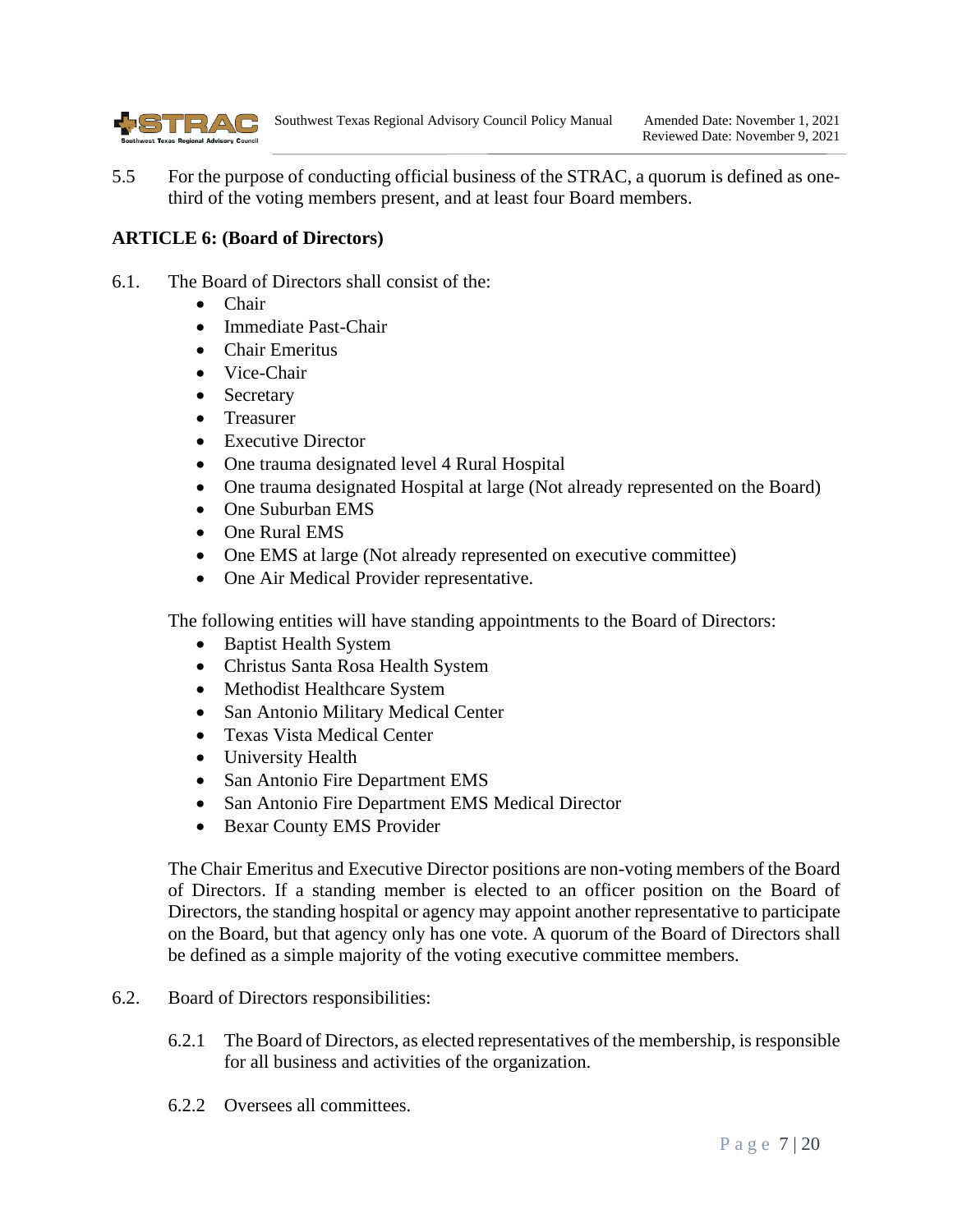

- 6.2.3 Ensures that all RAC funds are obligated in accordance with state and federal regulations.
- 6.2.4 Appoints replacement officers as needed.
- 6.2.5 Authorizes, through the chair or designee, all agreements, and contracts. Reviews all open contracts at Board meetings.
- 6.2.6 Assigns and delegates responsibilities to officers, committees, and staff to accomplish functions/obligations of the RAC.
- 6.2.7 Monitors and reviews financial status of the organization.
- 6.2.8 Plans strategic fiscal management
- 6.2.9 Authorizes proper staffing plan of RAC Office
- 6.2.10 Oversight of adherence to bylaws and the trauma system plan
- 6.3. Board of Directors Member requirements
	- 6.3.1 A Member of the Board of Directors is required to attend at least 75% of all Board meetings.
	- 6.3.2 A Member of the Board of Directors who does not meet the attendance requirements may be removed from the Board at the discretion of the committee.
	- 6.3.3 Absences resulting from military or other institutionally assigned deployments are exempt from 6.3.1 requirements.
	- 6.3.4 Members of the Board of Directors must be currently employed/contracted by (or actively volunteer with) a voting Member Organization
- 6.4. The Board of Directors will meet a minimum of 4 times per year.
- 6.5. At least one Director At-Large must be from an EMS agency; at least one Director At-Large must be from a hospital. The third Director At-Large can be from either an EMS agency or hospital.
- 6.6. Director At-Large Terms of Office
	- 6.6.1 Director At-Large, EMS two-year term, elected in even years.
	- 6.6.2 Director At-Large, Hospital two-year term, elected in odd years.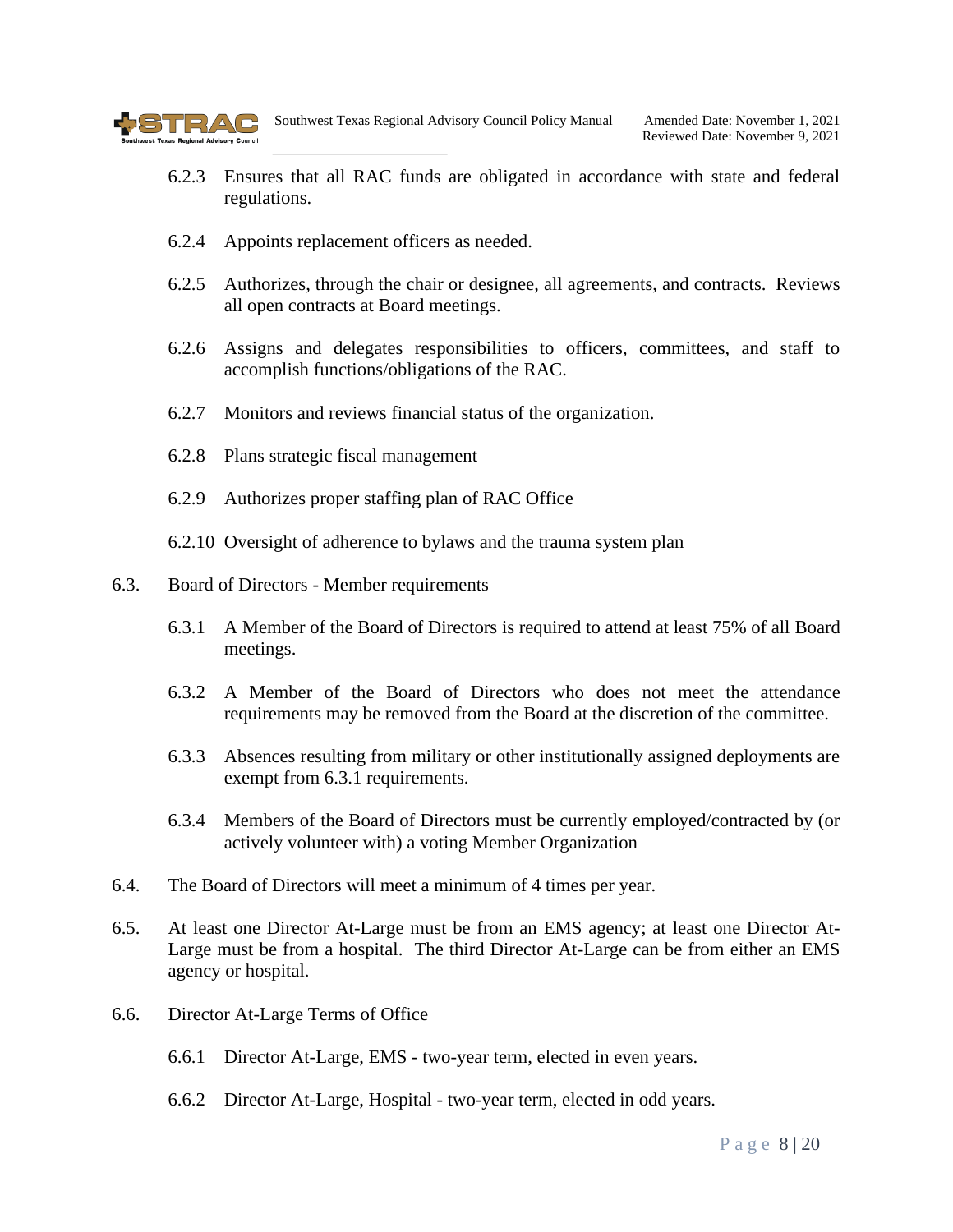

6.6.3 Director At–Large, EMS/Hospital – two-year term, elected in odd years.

#### <span id="page-8-0"></span>**ARTICLE 7: (Officers and Elected Executive Committee Members)**

- 7.1. Officers and elected members of the Board of Directors are elected by a simple majority of the voting membership, with terms to commence immediately following the Annual membership meeting.
	- 7.1.1 Officers: Chair, Vice Chair, Secretary, and Treasurer
	- 7.1.2 Elected Members of the Board of Directors: Trauma Designated Level 4 Rural Hospital; Trauma Designated at Large Hospital, Suburban EMS, Rural EMS, EMS at Large, Air Medical Provider
- 7.2. Officers Terms of Office
	- 7.2.1 Chair two-year term, elected in even years.
	- 7.2.2 Vice Chair two-year term, elected in odd years.
	- 7.2.3 Secretary two-year term, elected in even years.
	- 7.2.4 Treasurer two-year term, elected in odd years.

#### <span id="page-8-1"></span>**ARTICLE 8: (Election of Officers)**

- 8.1. The Chair shall appoint a Nominating Committee, to consist of at least three members of the voting membership. The Nominating Committee shall ensure the availability of the officer candidates and propose a slate of nominations for consideration by voting members. The list of nominees must be submitted to the STRAC office at least sixty (60) days prior to the annual meeting.
	- 8.1.1 Nominations shall also be accepted from any STRAC members, if submitted to the STRAC office at least sixty (60) days prior to annual meeting.
	- 8.1.2 Candidates must be employed by (or actively volunteer with) a voting member organization.
	- 8.1.3 Candidates must express a desire to serve.
- 8.2. Election of officers shall occur prior to the annual meeting. Ballots are distributed to all voting member organization representatives. Election of officers is determined by simple majority of ballots returned.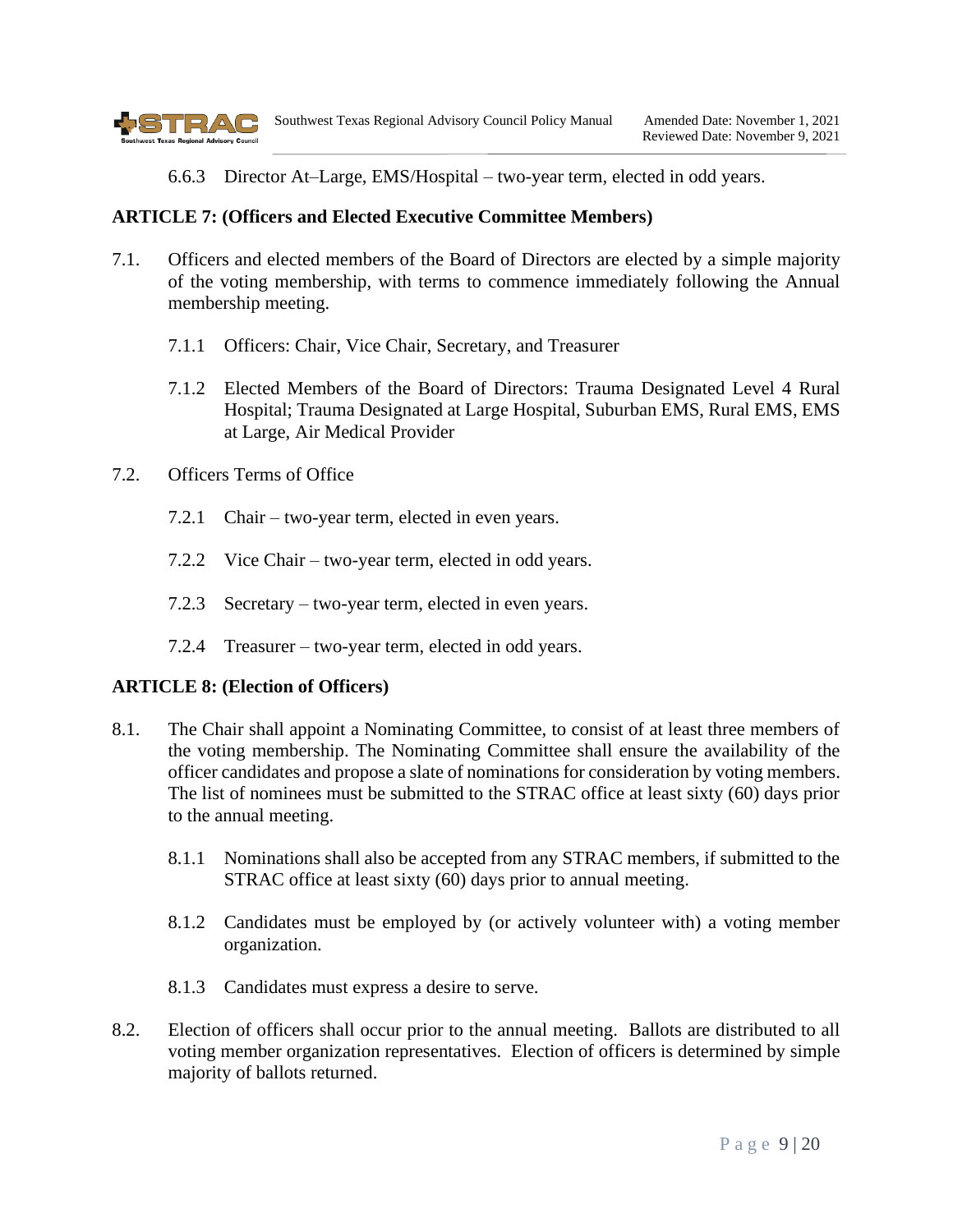

- 8.3. Officers assume their respective positions immediately following their installation as officers by the Chair, Vice-Chair, or Executive Director, which occurs at the annual meeting.
- 8.4. The Chair and Secretary are responsible for the election process.
- 8.5. An officer who does not comply with assigned responsibilities may be removed by a twothirds (2/3) vote of the voting members present at a STRAC meeting; the Chair cannot vote. A replacement officer is appointed by the Board of Directors.
- 8.6. In the event an office is vacated by resignation or other cause, a replacement officer is appointed by the Board of Directors.

#### <span id="page-9-0"></span>**ARTICLE 9: (Duties of Officers)**

- 9.1 The Chair is the executive officer of the STRAC. Responsibilities of the Chair:
	- 9.1.1 Sets the agenda and presides at all meetings of STRAC.
	- 9.1.2 Appoints all committee chairs.
	- 9.1.3 Makes interim committee appointments as necessary, with approval of the Board of Directors.
	- 9.1.4 Signs agreements and contracts.
	- 9.1.5 Calls special meetings when necessary.
	- 9.1.6 Ensures that the STRAC is represented at all appropriate state and regional meetings.
	- 9.1.7 Ensures that voting member organizations are informed of all appropriate state and legislative activities.
	- 9.1.8 Performs other tasks as deemed necessary by the Board of Directors.
- 9.2 Responsibilities of the Vice-Chair:
	- 9.2.1 Performs the duties of Chair in the absence of the Chair.
	- 9.2.2 Performs duties assigned by the Chair, the Board of Directors, or voting member organizations.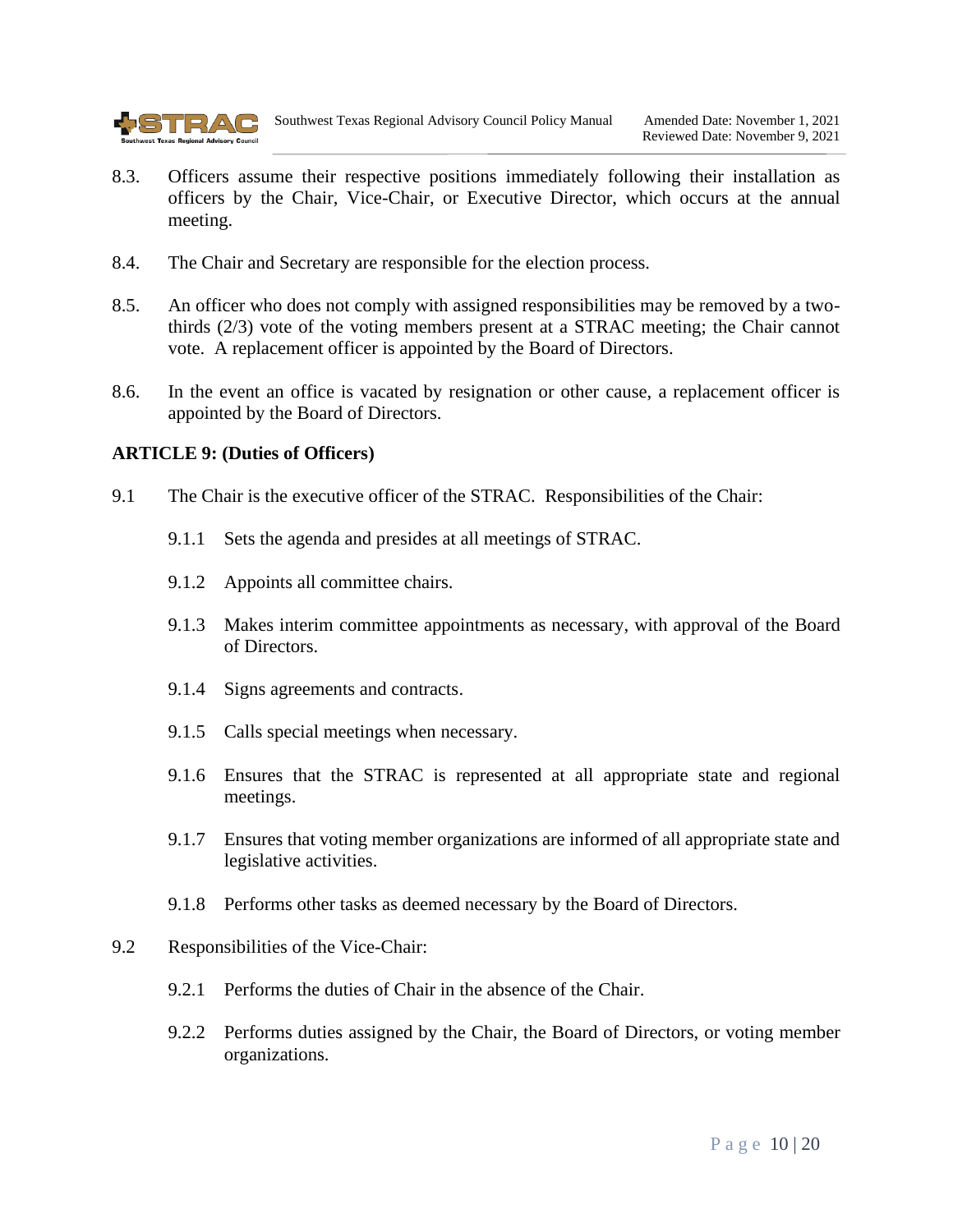

- 9.3 Responsibilities of the Secretary:
	- 9.3.1 Ensures dissemination of all notices required by the Bylaws.
	- 9.3.2 Ensures a meeting attendance roster for member organizations.
	- 9.3.3 Ensures a database of current names and mailing addresses for all member organizations.
	- 9.3.4 Responsible for minutes of all proceedings of the Board of Directors and for STRAC membership meetings.
	- 9.3.5 Manages the correspondence of the organization.
- 9.4 Responsibilities of the Treasurer:
	- 9.4.1 Oversees all funds and assets of the STRAC, as provided in the Bylaws, or as directed by the Board of Directors.
	- 9.4.2 Monitors monies due and payable to the STRAC.
	- 9.4.3 Supervises the preparation of the annual budget with assistance from STRAC staff and presents to the Board of Directors for approval.
	- 9.4.4 After Board of Directors approval, presents draft budget to voting membership for final approval.
	- 9.4.5 Provides membership with a variance report that compares budgeted income and expenses with actual income and expenses.
	- 9.4.6 Monitors the financial records of the STRAC and arranges for an independent annual audit, as directed by the Board of Directors.
	- 9.4.7 Chairs the Finance Committee.

#### <span id="page-10-0"></span>**ARTICLE 10: (Meetings)**

- 10.1 The Annual General Meeting occurs each fall and is open to all members. A meeting notice is mailed and electronically distributed to all member organizations at least thirty (30) calendar days prior to the meeting.
- 10.2 Regular membership meetings, to include the Annual General Meeting, are held six times a year. Voting member organizations are notified of these meetings in writing, at least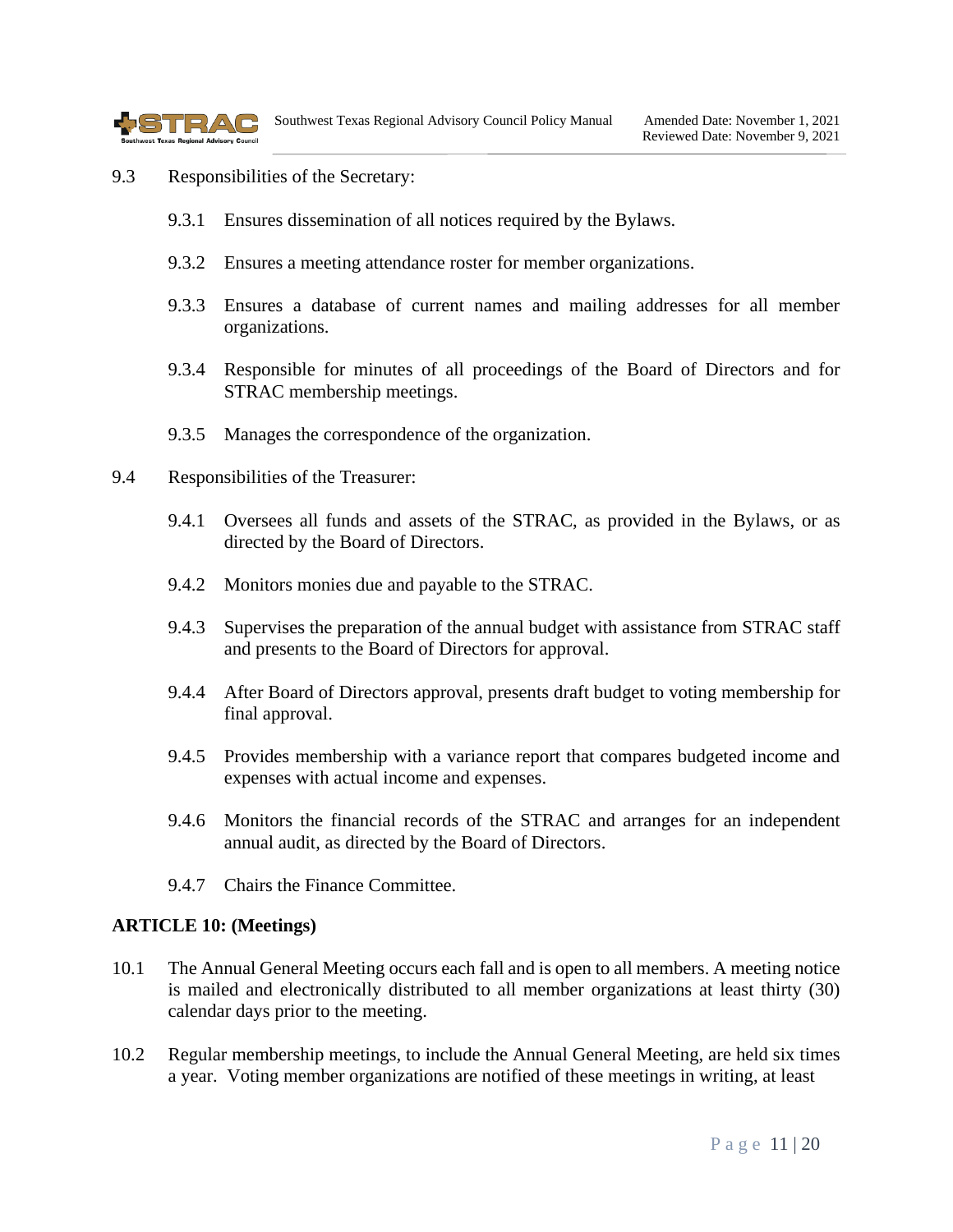

thirty (30) calendar days before the meeting. In case of Disaster or Emergency, meetings may be cancelled, rescheduled to another date, or conducted virtually.

- 10.2.1 All regular membership meetings are held within TSA-P.
- 10.2.2 The final agenda item of the Annual Meeting shall set the meeting times and locations for the coming fiscal year.
- 10.3 Special Meetings of the General Membership meetings may be called by the Chair, or at the request of any five (5) representatives of voting Member Organizations. Written notice is provided to Member Organizations and members of the Board of Directors at least seven (7) calendar days in advance, and shall state the date, time, location, and purpose of the meeting. At least one-third (1/3) of the Board of Directors will be present at special meetings.
- 10.4 Emergency meetings of the Board of Directors may be called by the Chair, and actions are addressed at the next meeting of the general membership. Members of the Board of Directors are notified of the date, time, location, and purpose of the emergency meetings. A simple majority of the Board members is required at emergency meetings.
- 10.5 For the purpose of conducting official business of the STRAC, a quorum is defined as onethird of the voting members present, and at least four Executive Committee members. If the Chair and Vice Chair are absent during a Main STRAC meeting, it is up to the Executive Committee to appoint the Executive Director of STRAC or a board member to conduct the meeting.

## <span id="page-11-0"></span>**ARTICLE 11: (Standing Committees)**

- 11.1 Structure, Composition and Areas of Emphasis
	- 11.1.1 Standing committees are broadly representative of the general membership, specific to the focus of the committee. Standing committee membership is limited to representatives of voting member organizations. Committee meeting attendance is limited to standing committee members, voting Member Organization representatives, and guests invited at the discretion of the standing committee chair.
	- 11.1.2 The Chair or Executive Committee may assign additional focus areas to standing committees as necessary.
	- 11.1.3 Standing committee charges, focus areas, and structure are defined in the Trauma System Plan.
	- 11.1.4 Standing committee chairs are appointed annually by the STRAC Chair.
	- 11.1.5 Standing committee chairs may be removed at the discretion of the Executive Committee. A replacement chair is appointed by the Executive Committee
	- 11.1.6 Standing Committee chairs must be currently employed by (or actively volunteer with) a voting member organization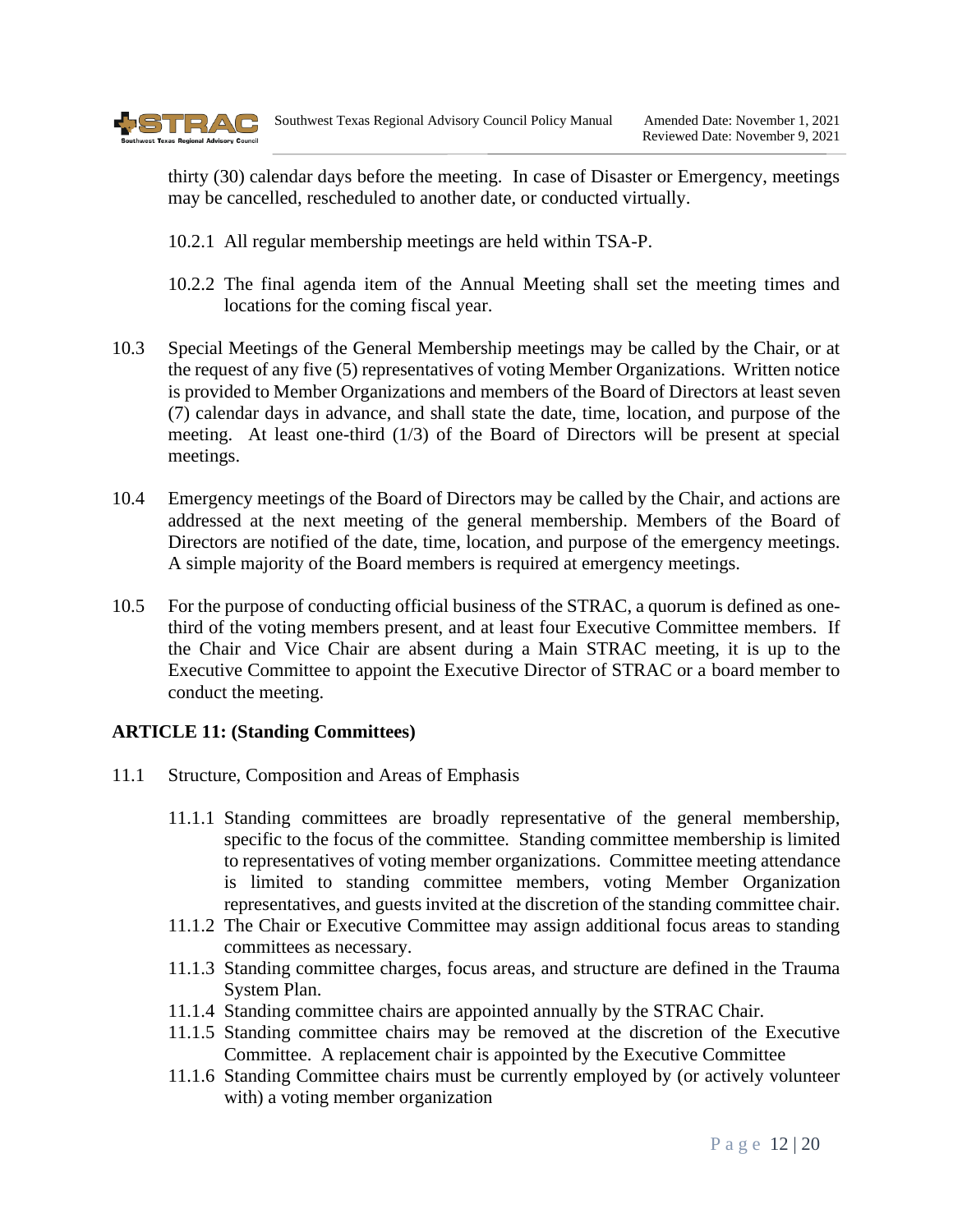

- 11.2 STRAC Standing Committees:
	- 11.2.1 Air Medical Providers Advisory Group (AMPAG)
	- 11.2.2 Alamo Regional Healthcare Coalition
	- 11.2.3 CEO Advisory Board
	- 11.2.4 Child Fatality Review Team (CFRT)
	- 11.2.5 Education Committee
	- 11.2.6 Emergency Medical Task Force 8
	- 11.2.7 EMS/Hospital Disaster Group (EHDG)
	- 11.2.8 Field Data Collection (FDC) Steering Committee
	- 11.2.9 Finance Committee
	- 11.2.10 Injury Prevention Committee
	- 11.2.11 MEDCOM Advisory Group (MAG)
	- 11.2.12 Mobile Integrated Healthcare Committee (MIH)
	- 11.2.13 Performance Improvement Committee

Performance improvement process follows the guidelines detailed in Section 161.031 – 161.032 and Section 773.092(e) of the Texas Health and Safety Code, which detail the confidentiality afforded activities of this type.

- 11.2.14 Pre-Hospital Care Committee
- 11.2.15 Regional Cardiac Systems Committee
- 11.2.16 Regional Emergency Department Operations Committee
- 11.2.17 Regional EMS Medical Directors Committee
- 11.2.18 Regional Injury Prevention Consortium
- 11.2.19 Regional Pediatric Committee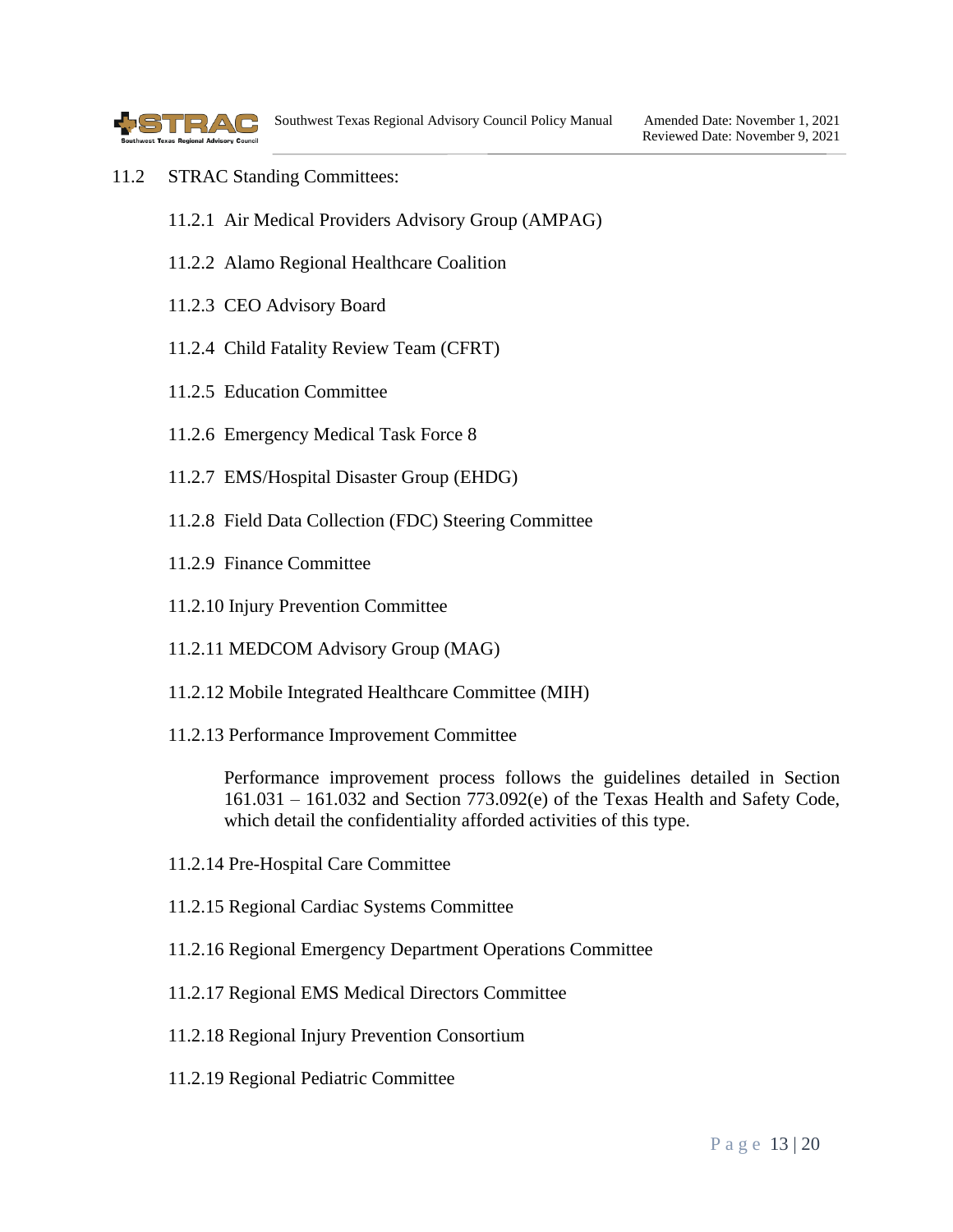

- 11.2.20 Regional Perinatal Systems Committee
- 11.2.21 Regional Registry Committee
- 11.2.22 Regional Resuscitation Committee
- 11.2.23 Regional Stroke Systems Committee
- 11.2.24 Regional Trauma Coordinators Committee
- 11.2.25 Regional Whole Blood
- 11.2.26 Research Committee (ad hoc frequency)
- 11.2.27 San Antonio Federated Identify Management Governance Group
- 11.2.28 South Texas Crisis Collaborative (STCC)

11.2.29 Stop the Bleed

#### <span id="page-13-0"></span>**ARTICLE 12: (Transactions of the STRAC)**

- 12.1 Contracts: The Board of Directors may authorize any agent of the STRAC to enter into a contract, or to execute and deliver any instrument in the name of, and on behalf of, the STRAC. The Board of Directors periodically will review all open contracts at Board meetings.
- 12.2 Banking: All funds of the STRAC are deposited to the credit of the STRAC in banks, trust companies, or other depositories selected by the Board of Directors.
- 12.3 Gifts: The Board of Directors may accept on behalf of the STRAC, or may make contributions to charitable organizations, gifts that are not prohibited by any laws, articles, or regulations in the State of Texas.
- 12.4 Conflicts of Interest: The STRAC shall not make any loan to any member or officer of the STRAC and shall not transact personal business with any Board member or officer.
- 12.5 Officers and Members shall conduct themselves and represent STRAC professionally and in accordance with the STRAC By-laws, and shall NOT:
	- 12.5.1 Act with the intention of harming the STRAC or its operations.
	- 12.5.2 Act in any manner that would make it impossible or unnecessarily difficult to carry on the intended or ordinary business of the STRAC.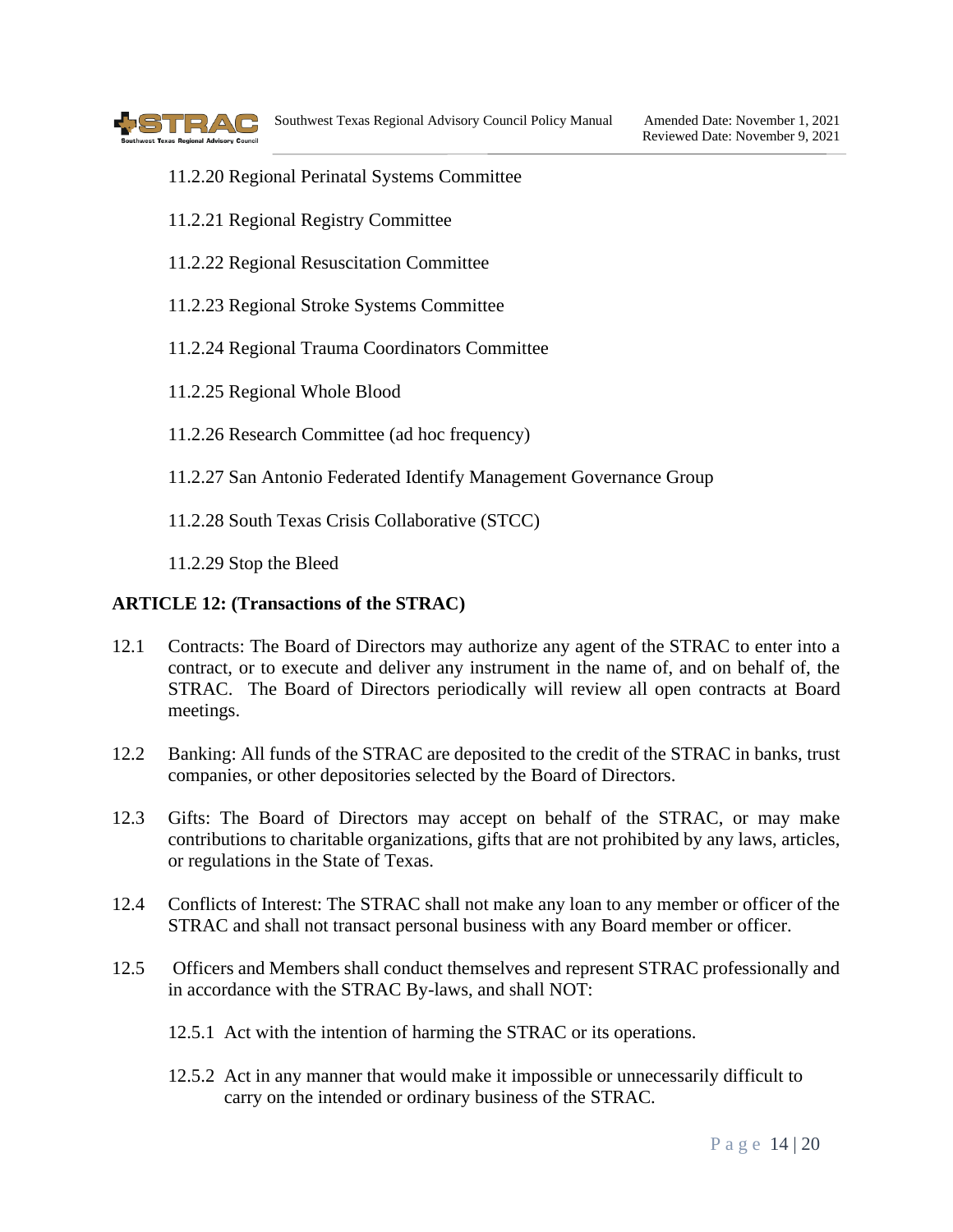

- 12.5.3 Receive an improper personal benefit from operation of, or participation, in STRAC.
- 12.5.4 Use the assets of the STRAC, directly or indirectly, for any purpose other than carrying on the business of the STRAC.
- 12.5.5 Wrongfully transfer or dispose of STRAC property
- 12.5.6 Use the name of the STRAC or any trademark or trade name adopted by the STRAC, except on behalf of the STRAC in the ordinary course of the STRAC business.
- 12.5.7 Disclose any of the STRAC business practices, trade secrets, or any other information (not generally known to the community) to any person not authorized to receive it.
- 12.6 Upon dissolution of the Organization, all organizational assets are to be transferred to the State of Texas, or to an educational, charitable, or similar organization that is qualified for exemption under Internal Revenue Code 501(c)3, in accordance with State and Federal statute, contractual requirements and under the supervision of the Board of Directors.

#### <span id="page-14-0"></span>**ARTICLE 13: (Books and Records)**

- 13.1 The STRAC shall keep correct and complete books and records of account. These documents may be inspected and/or copied for any designated representative of a voting member organization. Such requests to review, inspect, or receive copies of the books and records of the STRAC must be made in writing to the Board of Directors, with reasonable notice, and during normal business hours.
- 13.2 The Board of Directors may establish reasonable fees for copying STRAC books and records.
- 13.3 STRAC will assess the needs of its membership through the standing committees, work groups and other evaluation assessment tools.

#### <span id="page-14-1"></span>**ARTICLE 14: (Proxies)**

14.1 A designated person wishing to vote by proxy for a voting member organization must present a written statement to the STRAC office (or to a STRAC staff member) on the organization's letterhead. The statement must be signed by the member organization representative (or higher authority within the organization) and must confirm the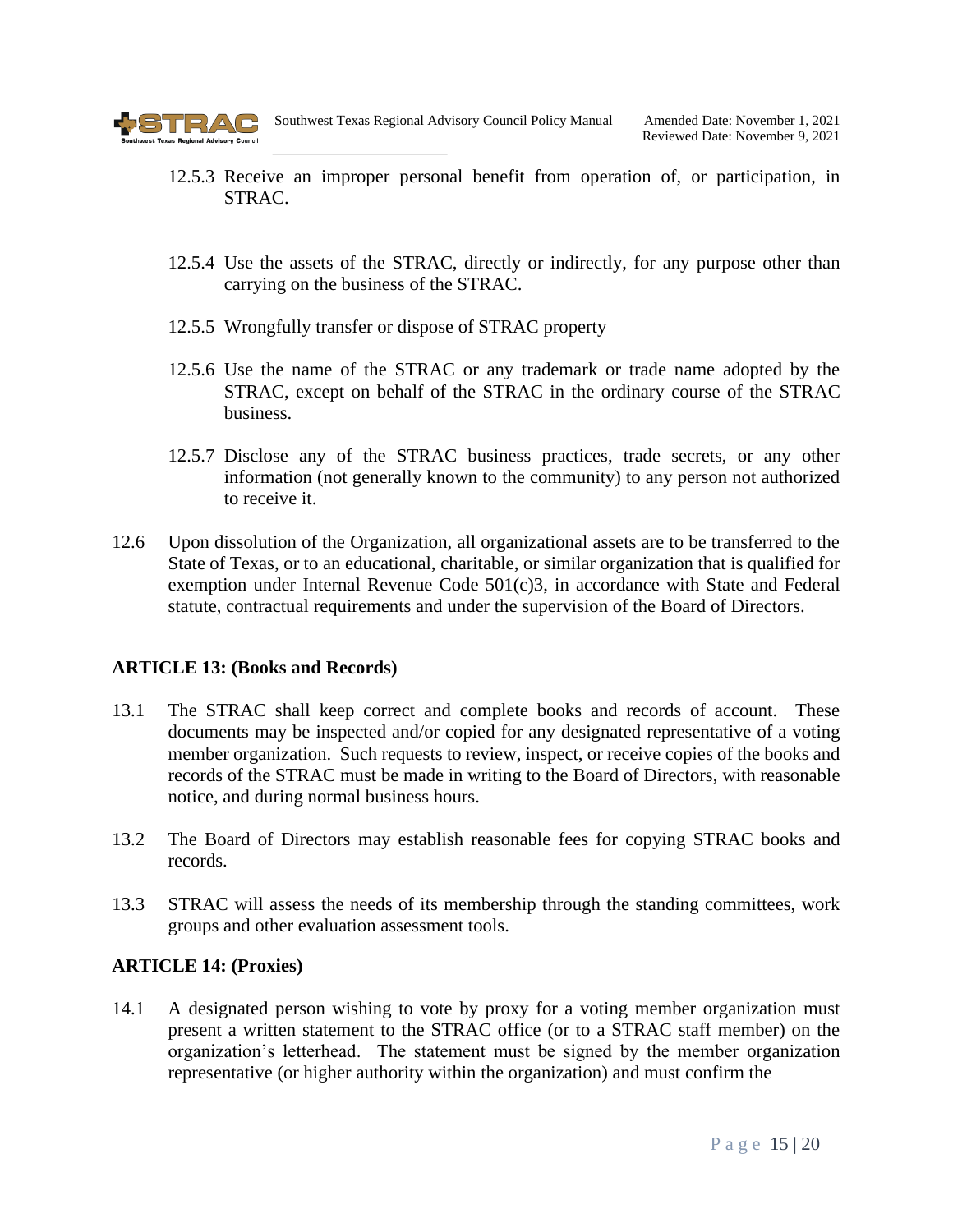

individual's authorization to cast a vote on behalf of the member organization. Rule 14.1 does not apply to elected positions on the Board of Directors.

## **ARTICLE 15: (Additional Responsibilities)**

15.1 STRAC is prepared to support additional non-trauma related missions mandated or requested by State or Federal Authorities including, but not limited to, the Department of the State Health Services, Emergency Support Function-8, or other Department of Homeland Security functions. This support may include coordination or supplying of services and/or administrative support/oversight for these endeavors, at the direction of the Executive Committee. These missions may include, but are not limited to, terrorism preparedness and response initiatives, stroke/cardiac system designation or other emergency healthcare system-related initiatives.

# <span id="page-15-0"></span>**ARTICLE 16: (Bylaws)**

- 16.1 The Bylaws may be altered, amended, or repealed and new bylaws adopted by a two-thirds (2/3) majority of voting members present after a first reading at a prior STRAC general membership meeting.
- 16.2 The Bylaws are construed in accordance with the laws of the State of Texas.
- 16.3 If any bylaw is held to be invalid, illegal, or unenforceable in any respect, the invalidity, illegality, or enforceability shall not affect any other provision, and the Bylaws are construed as if the invalid, illegal, or unenforceable provision had not been included in the bylaw.
- 16.4 The Bylaws are binding upon the Board of Directors, Staff, and the general membership.
- 16.5 An annual review of the Bylaws is conducted by an Ad Hoc Bylaws committee to address changes within STRAC, and to maintain compliance with DSHS legislation. Suggested amendments may be presented during any general membership meeting. A two-third (2/3) majority of voting members present is required for approval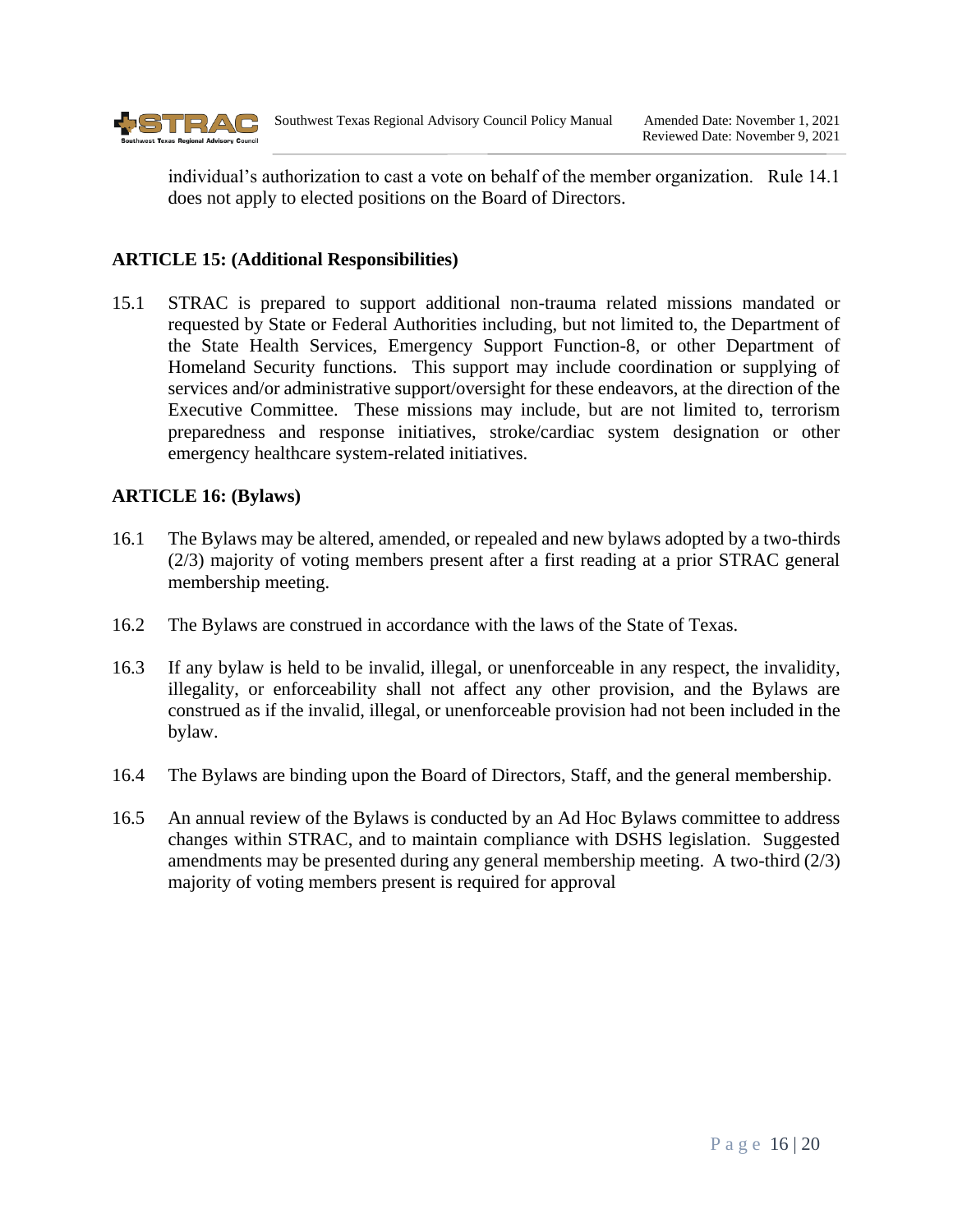

#### **CERTIFICATION OF SECRETARY**

I certify that I am the duly elected and acting Secretary of the Southwest Texas Trauma Regional Advisory Council and that the foregoing Bylaws constitute the Bylaws of the STRAC. These Bylaws were duly adopted at a meeting of the general members of the STRAC.

DATED THIS Z DAY of JAWUVWU  $,2022$ Printed Name) Secretary of the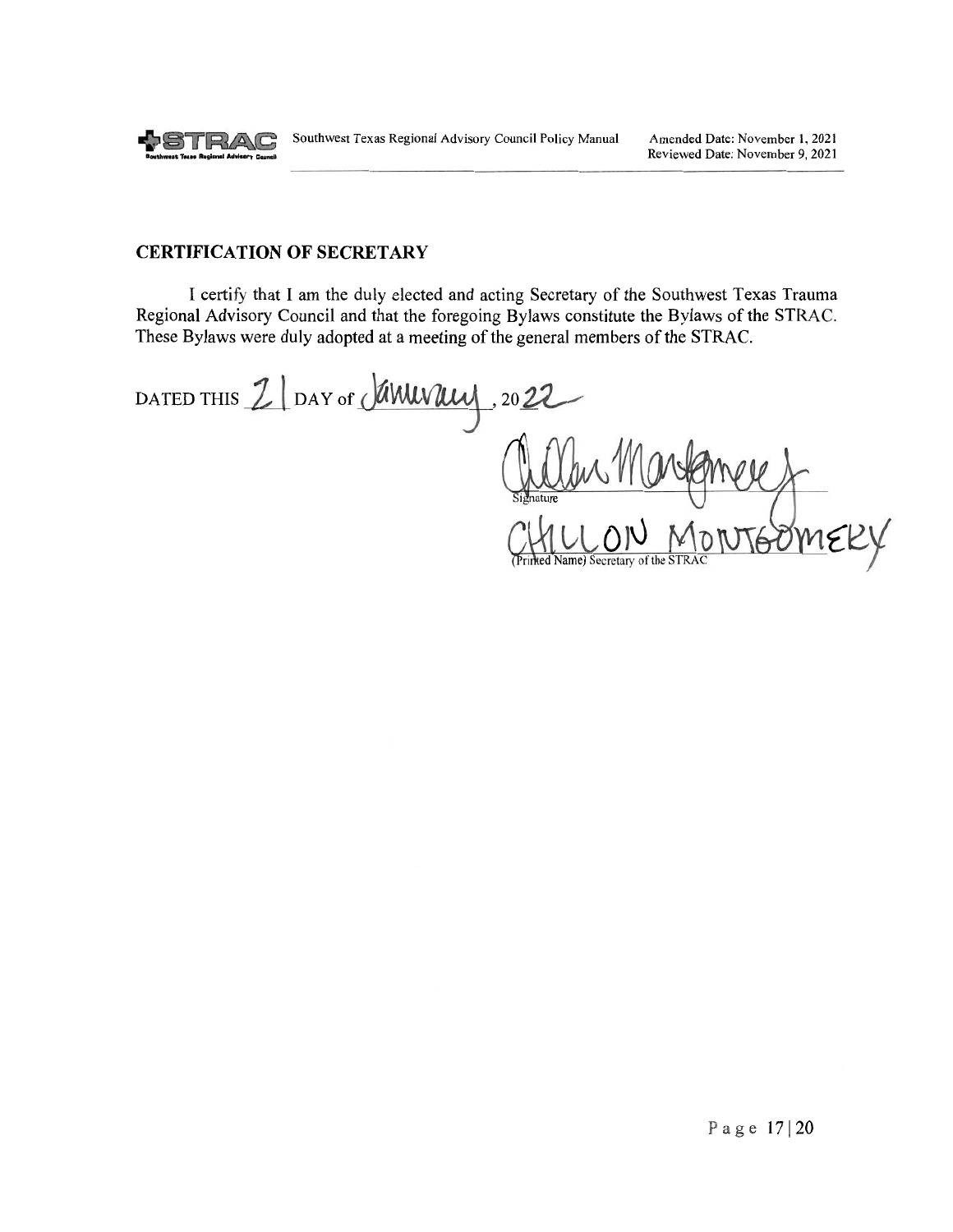<span id="page-17-0"></span>

#### **Reference 1: (Members of the Board of Directors 2021-2023)**

<span id="page-17-1"></span>

| <b>Name</b>                    | <b>Position</b>                             | <b>Term</b>      | <b>MOR</b>                                          | <b>Telephone</b> | <b>Email</b>                     |
|--------------------------------|---------------------------------------------|------------------|-----------------------------------------------------|------------------|----------------------------------|
| Ronald Stewart,<br><b>MD</b>   | Chair                                       | 9/23             | UT Health                                           | $(210)$ 567-5700 | stewartr@uthscsa.edu             |
| <b>VACANT</b>                  | <b>Chair Emeritus</b>                       | Indefi<br>nitely |                                                     |                  |                                  |
| Brian Eastridge,<br>MD         | Vice Chair                                  | 9/22             | UT Health                                           | $(210)$ 743-4156 | eastridge@uthscsa.edu            |
| Chillon<br>Montgomery          | Secretary                                   | 9/23             | Methodist Healthcare<br>System                      | $(210)$ 575-0552 | carla.montgomery@mhshealth.com   |
| <b>Bill Waechter</b>           | Treasurer                                   | 9/22             | North Central Baptist<br>Hospital                   | $(210)$ 289-6730 | bwaecht@baptisthealthsystem.com  |
| Cassandra DuBose               | Trauma<br>Hospital At-<br>Large             | 9/23             | Frio Regional Hospital                              | $(210)$ 667-5772 | conofre@myfrh.com                |
| Amy Anderson                   | Trauma Rural<br>Level IV                    | 9/23             | Guadalupe Regional<br>Medical Center                | $(830)$ 401-7855 | aanderson@grmedcenter.com        |
| Lt. Josh Baker                 | <b>EMS</b> At-Large                         | 9/23             | New Braunfels Fire &<br><b>EMS</b>                  | $(512)$ 395-4435 | jrbaker@nbtexas.org              |
| David Jung                     | <b>Rural EMS</b>                            | 9/23             | Fredericksburg Fire &<br><b>EMS</b>                 | $(830)$ 990-2055 | djung@fbgtx.org                  |
| <b>AC Mark</b><br>Montgomery   | Suburban EMS                                | 9/23             | <b>Bexar County ESD 2</b>                           | $(210)$ 268-7591 | mark.montgomery@bc2fd.org        |
| Joe Flores                     | Air Medical                                 | 9/23             | Air Evac                                            | $(512)$ 293-2652 | jose.flores@air-evac.com         |
| <b>Bill Waechter</b>           | <b>Baptist Health</b><br>System             | Stand            | <b>Baptist Healthcare</b><br>System                 | $(210)$ 289-6730 | bwaech@baptisthealthsystem.com   |
| COL Wylan<br>Peterson, MD      | <b>SAMMC</b>                                | Stand            | San Antonio Military<br><b>Medical Center</b>       | $(210)$ 916-4141 | wylan.c.peterson.mil@mail.mil    |
| Jeannie Berry                  | Christus Santa<br>Rosa                      | Stand            | Christus Health                                     | $(210)$ 321-8084 | jeannie.berry@christushealth.org |
| Chillon<br>Montgomery          | Methodist<br>Healthcare                     | Stand            | Methodist Healthcare<br>System                      | $(210)$ 575-0552 | carla.montgomery@mhshealth.com   |
| Leni Kirkman                   | University<br>Health                        | Stand            | University Health                                   | $(210)$ 358-2335 | leni.kirkman@uhs-sa.com          |
| Jon Turton                     | <b>Texas Vista</b><br><b>Medical Center</b> | Stand            | <b>Texas Vista Medical</b><br>Center                | $(210)$ 921-3512 | jonathan.turton@steward.org      |
| <b>Chief Ramon</b><br>Casanova | San Antonio<br>Fire                         | Stand            | San Antonio Fire & EMS                              | $(210)$ 207-8400 | ramon.casanova@sanantonio.gov    |
| <b>Troy Mayer</b>              | <b>Bexar County</b><br><b>EMS</b>           | Stand            | Acadian Ambulance                                   | $(512)$ 929-1661 | jmayer@acadian.com               |
| David<br>Miramontes, MD        | <b>EMS</b> Medical<br>Director              | Stand            | UT Health, Office of the<br>Medical Director (SAFD) | $(210)$ 567-7827 | miramontesd@uthscsa.edu          |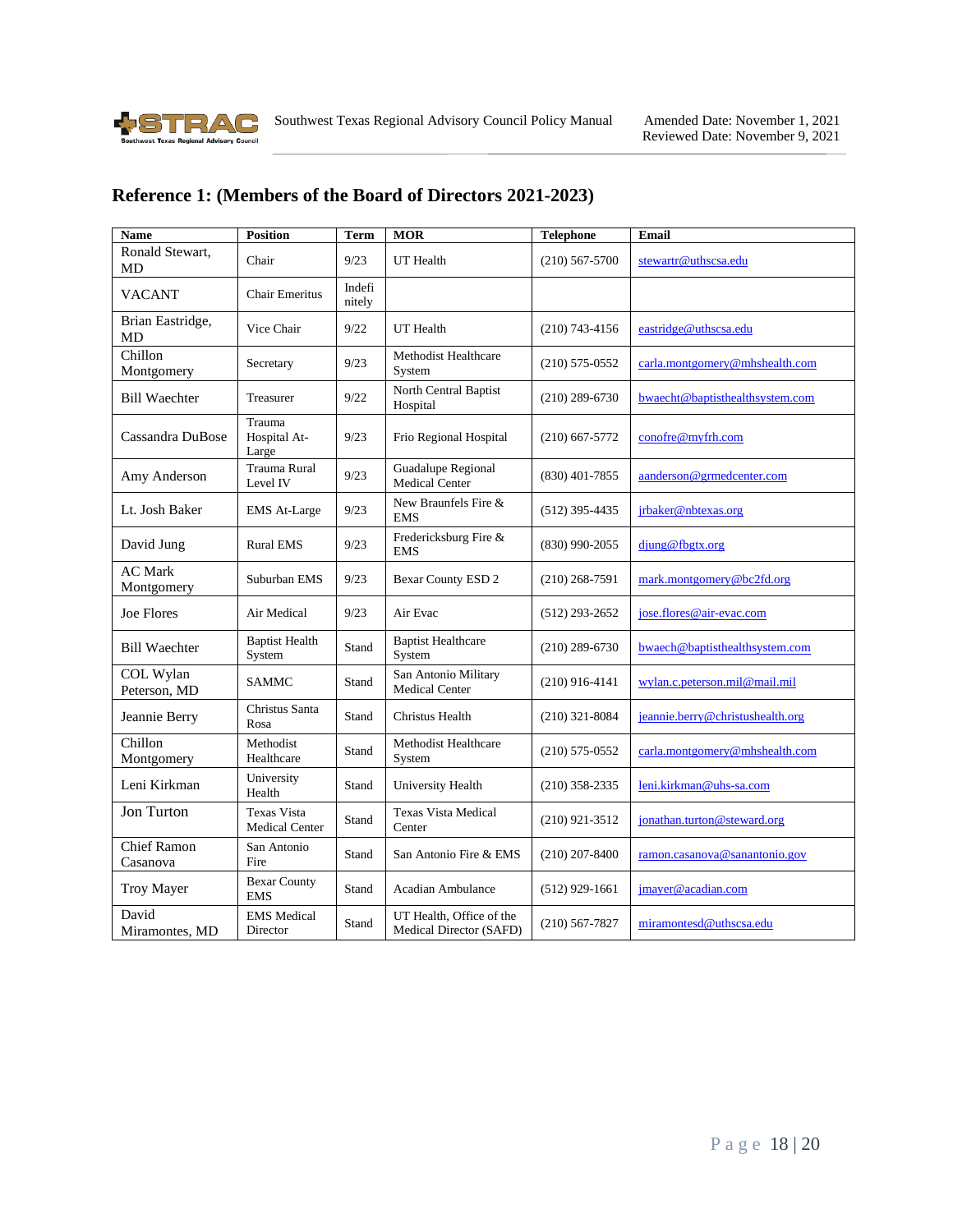

# **Reference 2: (Standing Committee Chairs 2021-2023)**

| <b>Standing Committee</b>                           | Committee Chair                                                  | Committee Co-Chair                                             |
|-----------------------------------------------------|------------------------------------------------------------------|----------------------------------------------------------------|
| Air Medical Providers Advisory Group (AMPAG)        | Eric Epley, LP<br><b>STRAC</b>                                   |                                                                |
| Alamo Regional Healthcare Coalition                 | Eric Epley, LP<br><b>STRAC</b>                                   | Mark Bennett<br><b>STRAC</b>                                   |
| CEO Advisory Board                                  | Ronald Stewart, MD<br>UT Health, Department of Surgery           | Brian Eastridge, MD<br>UT Health                               |
| Child Fatality Review Team (CFRT)                   | <b>Brandy Martinez</b> , RN<br><b>Brooke Army Medical Center</b> |                                                                |
| <b>Emergency Medical Task Force 8</b>               | Mark Bennett<br><b>STRAC</b>                                     | Michael Rodriguez<br><b>STRAC</b>                              |
| EMS/Hospital Disaster Group (EHDG)                  | Eric Epley, LP<br><b>STRAC</b>                                   | Mark Bennett<br><b>STRAC</b>                                   |
| Field Data Collection Steering Committee (FDC)      | <b>Shannon Weeks</b><br><b>STRAC</b>                             | <b>Lawrence Roakes</b><br><b>STRAC</b>                         |
| <b>Finance Committee</b>                            | Ronald Stewart, MD<br>UT Health, Department of Surgery           | <b>Bill Waechter</b><br><b>Baptist Health System</b>           |
| <b>Injury Prevention Committee</b>                  | Brandy Martinez, RN<br><b>Brooke Army Medical Center</b>         | Dawn Koepp, RN<br>Christus Santa Rosa Health                   |
| MEDCOM Advisory Group (MAG)                         | Ronald Stewart, MD<br>UT Health, Department of Surgery           |                                                                |
| Mobile Integrated Healthcare Committee (MIH)        | Kellie Burnam, LP<br><b>STRAC</b>                                | Andrew Estrada, Chief<br>San Antonio Fire Department           |
| Performance Improvement Committee                   | Brian Eastridge, MD<br>UT Health, Trauma Surgery                 | Chillon Montgomery, RN<br>Methodist Healthcare System          |
| Pre-Hospital Care Committee                         | David Jung, LP<br>Fredericksburg Fire & EMS                      |                                                                |
| Regional Cardiac Systems Committee                  | Jorge Alvarez, MD<br>Methodist Healthcare System                 | Dudley Wait, LP<br><b>STRAC</b>                                |
| Regional Emergency Department Operations Committee  | Ralph Riviello, MD<br>UT Health                                  | Pamela Dwyer, BSN, RN<br><b>Mission Trail Baptist Hospital</b> |
| Regional EMS Medical Directors Committee            | David Miramontes, MD<br>UT Health, Office of Medical Director    |                                                                |
| Regional Injury Prevention Consortium               | <b>Brandy Martinez, RN</b><br><b>Brooke Army Medical Center</b>  |                                                                |
| Regional Pediatric Committee                        | Lillian Liao, MD<br>UT Health                                    | Ian Mitchell, MD<br>Children's Hospital of San Antonio         |
| Regional Perinatal Systems Committee                | Michael Battista, MD<br>Pediatrix Medical Group, Inc.            | Nichole Van de Putte, MD<br>Methodist Hospital   Metropolitan  |
| <b>Regional Registry Committee</b>                  | Michael Shiels, MSN, RN, CSTR<br>University Health               |                                                                |
| Regional Resuscitation Committee                    | David Miramontes, MD<br>UT Health, Office of Medical Director    |                                                                |
| Regional Stroke Systems Committee                   | Adam Blanchette, MD<br>Methodist Healthcare System               | Lee Birnbaum, MD<br>UT Health, Vascular Neurology              |
| Regional Trauma Coordinators Committee              | Gina Pickard, RN<br>San Antonio Military Medical Center          | Chillon Montgomery, RN<br>Methodist Healthcare System          |
| Regional Whole Blood Committee                      | Donald Jenkins, MD<br>UT Health                                  |                                                                |
| Research Committee                                  | Ronald Stewart, MD<br>UT Health, Department of Surgery           | Brian Eastridge, MD<br>UT Health, Trauma Surgery               |
| San Antonio Federated Identity Management Gov Group | Eric Epley, LP<br><b>STRAC</b>                                   |                                                                |
| South Texas Crisis Collaborative (STCC)             | Eric Epley, LP<br><b>STRAC</b>                                   | Sarah Hogan, LPC<br><b>STRAC</b>                               |
| Stop the Bleed                                      | TaTaka Perry-Johnson, RN<br>University Health System             | Dawn Sparrow, M.Ed.<br><b>HCM Wellness Center</b>              |